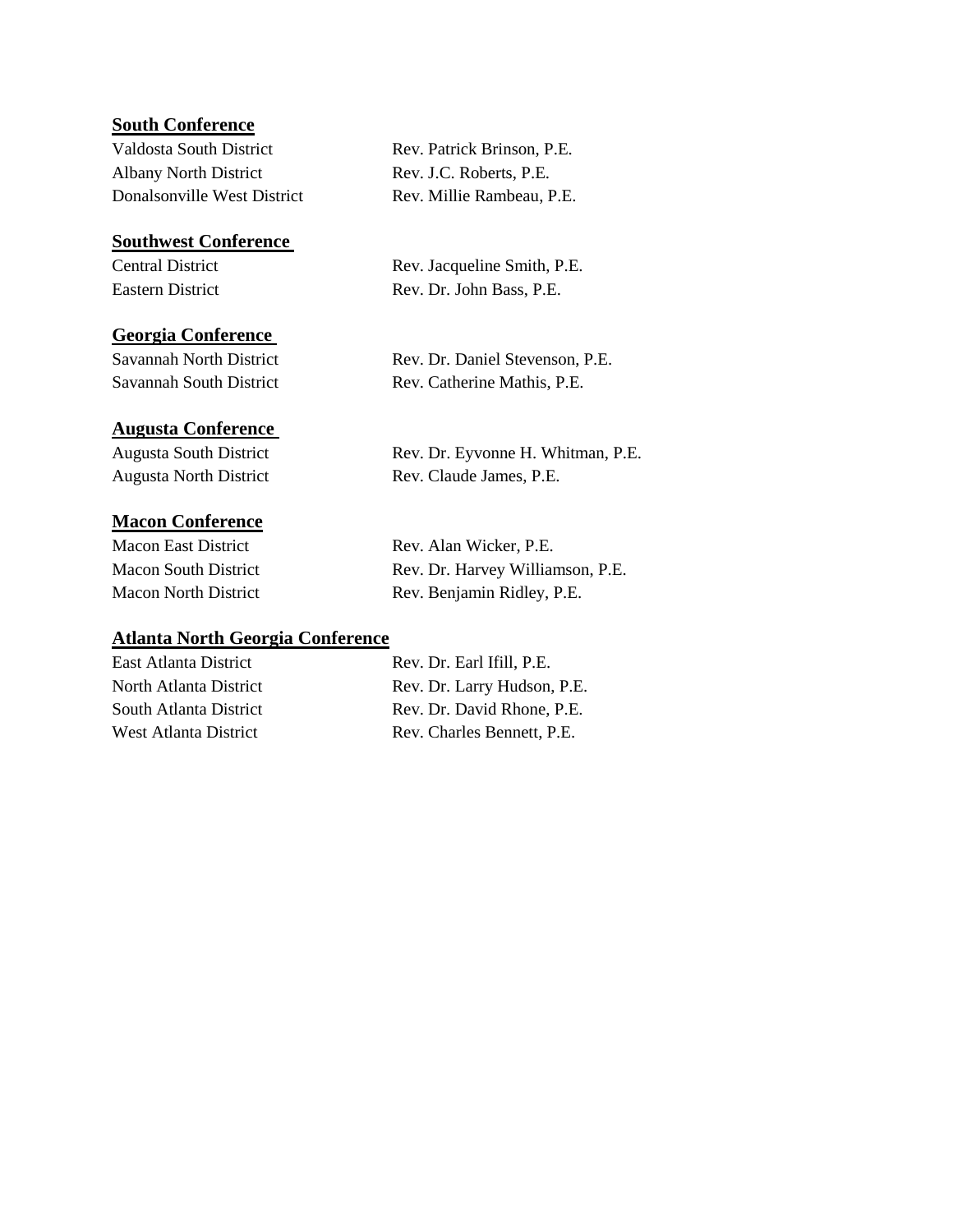## **Episcopal Office Staff**

Sandie Brown *Executive Assistant to Bishop Reginald T. Jackson Office Manager*

Whittley Mendez *Office Assistant*

Rev. William Thomas *A/V Media*

Cornelius Pettway *Media*

### **Component Heads**

Rosemarie Rhodes Miller *WMS*

Pamela Veal *Director, YPD*

Gabriel Cloud *President, YPD*

Jeremy Satterwhite *RAYAC*

Michael Brown *Lay Organization*

Stanley Smith *Sons of Allen*

Sandie Brown *CDMC*

Dorothy Ridley *Ministers Spouses*

Rev. Jonetta Prater *Women In Ministry* 

Dr. William D. Watley *Chair, Board of Christian Education*

Rev. Jai Haithco *Director, Board of Christian Education*